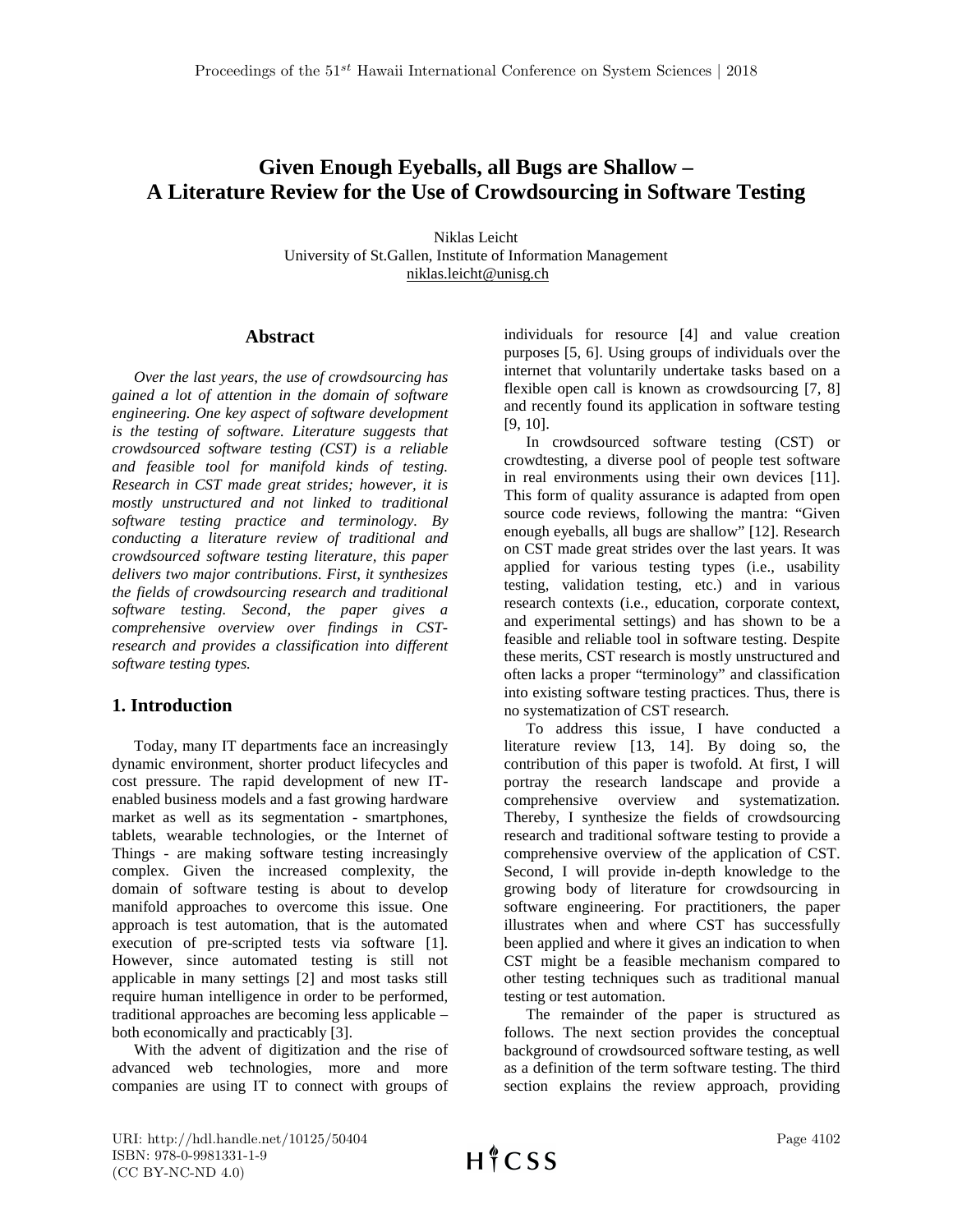insights into the methodology. Following that, I present descriptive findings before providing a systematization of CST research and present specific issues addressed in the papers. Thus, I discuss the results and lay out interesting topics for future research [\[15\]](#page-8-1). Finally, I present the papers' contributions for theory and practice before closing it with respective limitations and a conclusion.

## **2. Conceptual Background**

### **2.1. Software Testing**

Software testing is an integral component of software development and arguably the least understood part of the software development process [\[16\]](#page-8-2). There are several definitions of the activity itself and the purpose of software testing. Often times, software testing is defined as the "*the process of executing a program with the intent of finding errors*" [\[17\]](#page-8-3). Another very common definition is: *"Software testing is the process of executing a software system to determine whether it matches its specification and executes in its intended environment."* [\[16\]](#page-8-2)

Thereby, it is important to note that the fact that the system is being executed is a characteristic that distinguishes software testing from code reviews, in which uncompiled source code is analyzed (sometimes referred to as "static testing") [\[18\]](#page-8-4).

While this definition offers a very important confinement to code review, it is quite mechanistic and does not take account for the increasing emergence of digital software products as well as increasing expectations of users towards software.

In this vein, software testing can be seen as *the verification process for the assessment of software quality and a process for achieving that quality by supporting the interests of all stakeholders of an application, that is, end-users, developers, software designers, and software testers* [\[19,](#page-8-5) [20\]](#page-8-6). To achieve that goal, it becomes clear that different types of testing by various stakeholders at different times (during or subsequent to development) need to be performed [\[18\]](#page-8-4). Subsequently, this definition implies that there are different types and methods of testing and, indeed, there are numerous classifications depending on one's standpoint. Most of the following typologies are not mutually exclusive and sometimes used interchangeably.

One approach to classify software testing is based on the software's environment, which it is modeled at. That is, *unit testing*, *integration testing*, *and system testing*. In unit testing, the tester is only

concerned with individual software components or a collection of components. In integration testing, multiple components are tested. Here, the focus of integration lies on the communication between the components. System testing refers to the testing of all components as deliverable products [\[16\]](#page-8-2).

Another classification, which is not mutually exclusive to the prior one, is based on the "visibility" of the code for the tester and it divides white*-boxtesting* (also referred to as structural or glass-box testing) and *black-box-testing*. (also referred to as end-user testing) [\[18\]](#page-8-4). In white-box testing, the tester performs testing through examination and knowledge of source code. The goal is to ensure that internal operation performs according to the software specification and all internal components have been adequately exercised [\[21\]](#page-8-7). In contrast, in black-boxtesting, the tester does not know the source code and only inputs and outputs are visible. This form of testing covers not only functional aspects; it may also cover non-functional aspects such as performance, reliability, and security of a software. Thus, the main concern is the production of the correct output given specific inputs [\[18\]](#page-8-4). In this vein, there is also often the distinction between *functional testing* and *nonfunctional testing*.

The last pair of terms often used in software testing is *verification testin*g and *validation testing*. Again, these terms are not mutually exclusive to black-box or white-box-testing and are used depending on the stakeholder.

*Verification testing* is the evaluation of products in a given development activity to determine both correctness and consistency with respect to the products and standards provided as input to that specific activity. To sum up, verification ensures that "you have built the software right". In contrast, validation testing (also referred to as *acceptance testing*) ensures that the application as provided will fulfill its intended use. Thus, validation testing ensures that "you built the right software" [\[22\]](#page-8-8).

Last, thus not part of the "traditional" testing terminology, there are several forms of testing that are concerned with neither verification or validation testing nor functional/non-functional testing. These testing methods examine the usability or quality of experience (QoE) of a software; respectively the entire service provided by an application. *Usability testing* is defined as "the extent to which a product can be used by specified users to achieve specified goals with effectiveness, efficiency, and satisfaction in a specified context of use" [\[23\]](#page-8-9). Subsequently, usability testing is a software test with the goal of improving it [\[24\]](#page-8-10). Quality of experience refers to the "degree of delight or annoyance of the user of an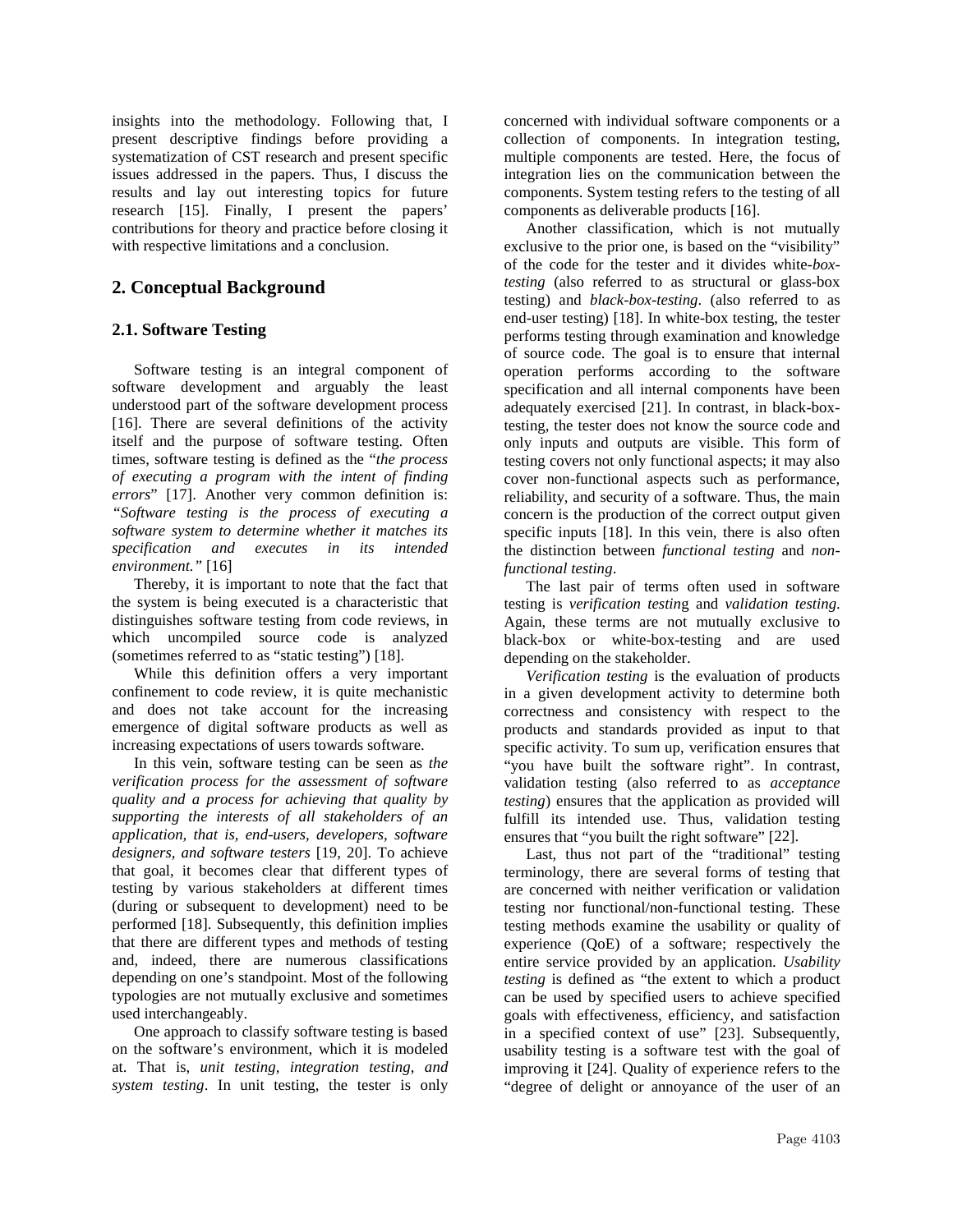application or service. It results from the fulfilment of his or her expectations with respect to the utility and/or enjoyment of the application or service in the light of the users personality and current state" [\[25\]](#page-8-11). *Quality of experience testing* refers to four levels that are the context, the user, the system, and the content level [\[26\]](#page-8-12).

For this paper, I use the following classification of testing practices:

- (1) *Functional (black-box-testing) and verification testing*: All testing activities (on every software level) that are concerned with functionality and the verification that the software is "built the right way"
- (2) *Non-functional testing* (e.g., performance testing or vulnerability testing): All testing activities referring to the verification and validation of nonfunctional aspects, such as reliability, performance, security, etc.
- (3) *Validation and acceptance testing*: All testing activities conducted by potential end users (or similar groups) to ensure that the "right software" is built.
- (4) *Usability testing*: All testing activities concerned with the testing of the effectiveness, efficiency, and satisfaction in a specified context of use.
- (5) *Quality of experience testing*: All testing activities that examine the overall experience with the software product (i.e., context, user, system, and content level).

#### **2.2. Crowdsourced Software Testing (CST)**

Crowdsourced software testing (CST) or crowdtesting is a specific application of crowdsourcing in the domain of software development. It refers to the outsourcing of software testing activities to the crowd. It grants access to a diverse pool of people who voluntarily test software in real environments using their own devices [\[11\]](#page-7-10). Depending on the type of testing (e.g., functional testing, usability testing), these tasks as well as the targeted crowds can be very diverse [\[27\]](#page-8-13). Usually, crowds are engaged via an episodic or collaborative IT structure [\[4\]](#page-7-3). However, CST incorporates parts of both. While testers usually participate in a "competition"-like bug hunt, the result of a crowdtest – a list of bugs – is a collaborative effort of the entire crowd. Further, testers have an elaborated online profile to display their skills and experience. Thus, they act as crowd workers in a virtual labor market (VLM) [\[8\]](#page-7-7). In this vein, CST can be considered as both tournament crowdsourcing and a VLM [\[28\]](#page-8-14).

CST can be applied in a number of different types of testing, but research, so far, usually applied CST in

dynamic testing scenarios where a written code is executed and examined by the crowd. Further, the crowd is usually concerned with output given by specific inputs since they do not know or see the source code.

To a certain degree, these characteristics match to the definition of *beta testing*, as well. Beta testing is defined as "*operational testing by potential and/or existing users/customers…to determine whether or not a component or system satisfies the user/customer needs and fits within the business processes. Beta testing is often employed as a form of external acceptance testing for commercial off-the-shelf software in order to acquire feedback from the market"* [\[29\]](#page-8-15).

Thus, CST and beta testing both use external resources to test software under real-world conditions. Subsequently, the terms are sometimes used interchangeable; however, there are four substantial differences between CST and traditional beta testing:

- (1) *CST has an increased scope* compared to beta testing: With CST, it is possible to acquire testers without addressing the general public and let the crowd evaluate software mock-ups or designs, perform regression testing, perform even non-functional testing such as performance testing, and conduct verification and quality assurance tests right before the release. In contrast, beta testing usually functions as the final quality gate before software release.
- (2) *CST is task-based*: Whereas beta testing usually has a strong explorative focus ("Use the software and report bugs"), crowdsourced software testing tasks are much more specific. Testers are asked to go on a user journey and test certain use cases or even conduct traditional test cases.
- (3) *CST users are trained and have an incentive to report bugs*: In beta testing, testers usually do not receive a reward. In CST, testers frequently receive monetary rewards (often on a per bug basis). Sometimes, the payment is on a firstcome, first-served basis, so that testers have a strong incentive to be fast and to train themselves to properly report bugs.
- (4) *CST has tester-task matching:* In beta testing, the call for participation is rather open. With CST, companies are able to select testers from a large pool of individuals based on a variety of factors and characteristics (e.g., testing skills, language, devices, age, gender, etc.). Thus, the selection provides an efficient way to match tasks and testers, thereby ensuring that only suitable people test the software. [\[10\]](#page-7-9)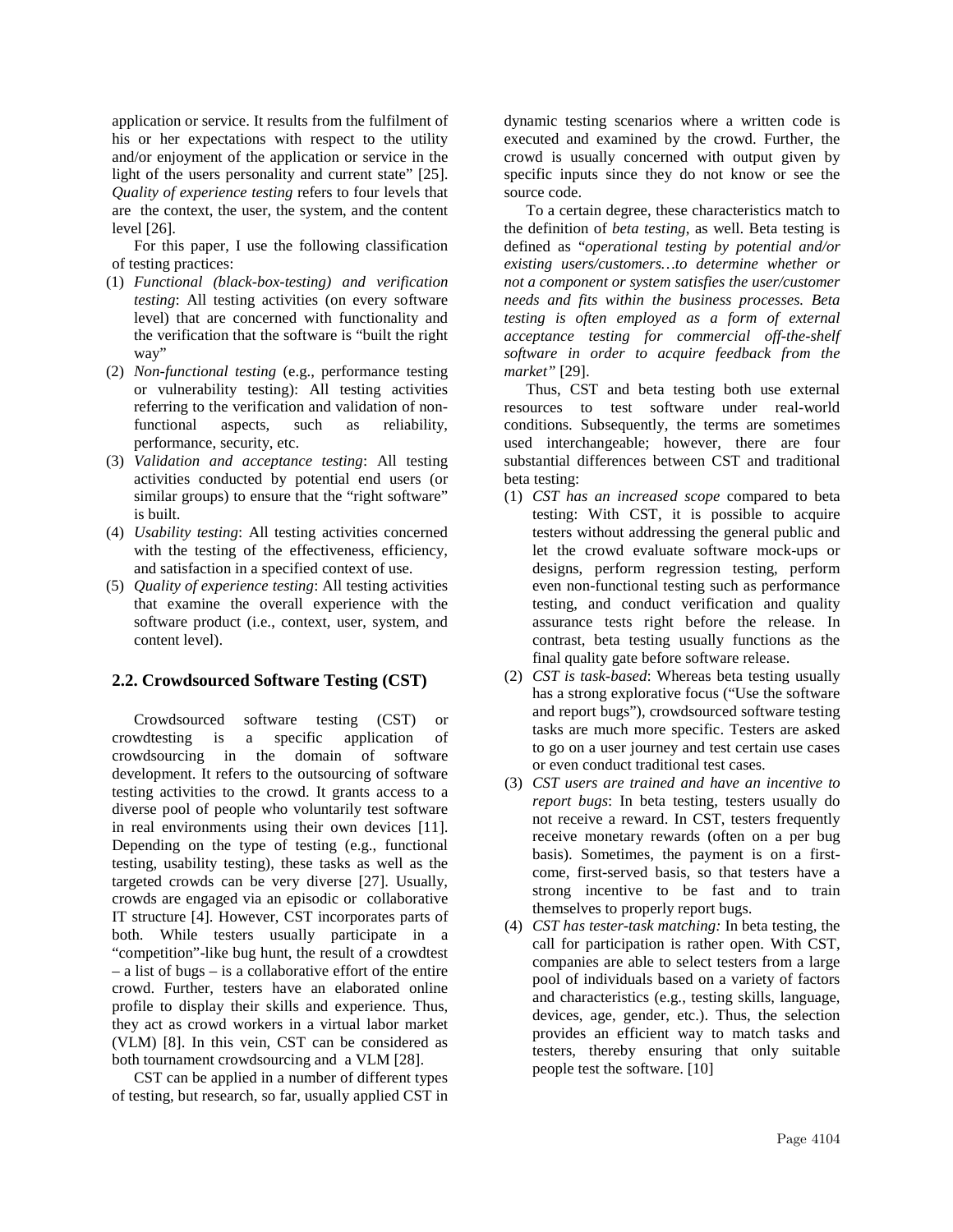### **3. Methodology**

The literature review is an essential approach to conceptualize research areas and synthesize prior research [\[30\]](#page-8-16). Thus, there are very different approaches and goals to conduct a literature review ranging from purely qualitative (narrative literature review) to a meta-analysis where the goal is to provide support for a research topic by synthesizing and analyzing the quantitative results of numerous empirical studies [\[31\]](#page-8-17).

The objective of this paper is to portray the landscape of CST as an emerging research area and provide a comprehensive overview over the work researchers have done so far. Further, the paper provides a classification into existing testing types on the one hand, while also providing insights regarding the research foci of the current body of literature on the other hand. Given the infancy of this research area, it is not the goal to examine any variables, correlations, or theories. Therefore, a descriptive review approach is the most suited for the current state of research in this area. A descriptive literature review focuses on revealing reproducible and quantifiable results. It offers quantification concerning publication time, research methodology, and research outcomes [\[31\]](#page-8-17). While this descriptive approach is more of a traditional narrative literature review regarding its purpose, I follow a protocolbased approach to conduct the review. Thus, I explicitly describe the steps and processes for searching, selecting, and validating studies and summarizing results – characteristics of a systematic literature review [\[14\]](#page-8-0).

The literature on CST is at the interface between information systems research, software engineering, and computer science. Since the topic is relatively new, it is unlikely that there are many publications in top journals in the respective fields already. Hence, I started by searching literature in the major databases for these research streams: IEEE Xplore, ACM digital library, the electronic library of the AIS (AISeL), and EBSCO Host Business Source Premier (BSP). I searched in each of these databases using the search strings "crowd\*" AND "software\*", "crowd\*" AND "testing", "crowd" AND "usability", as well as "crowd" AND "user experience". I looked for the strings in a paper's title, keywords, and abstracts. Since the keyword search was very broad and various databases have different formats, adaptations to the specific search strings were made. Overall, the search revealed more than 2.000 hits in the respective databases. The search was conducted in March 2017.

In a screening and selection step, I examined the papers regarding their titles and abstracts based on

three inclusion criteria. These criteria included a research focus on crowdsourcing, software testing or a related field (i.e., usability testing, user experience/quality of experience testing), a not purely descriptive purpose of the paper, as well as full-text online availability of the paper in one of the mentioned databases. Thirty papers matched these criteria. Backward and forward searches were performed to identify more relevant literature [\[30\]](#page-8-16). I applied the same inclusion criteria and quality standards. Five papers were identified through forward and backward search.

## **4. Findings**

#### **4.1. Descriptive Findings**

The literature review identified 35 relevant papers that had been published in 2016 or earlier. Figure 1 depicts the number of publications per year. It indicates that CST research is a rather new research field. There are very few publications before 2012. The field of research gained track in 2013. Since then, the number of publications stays at about the same level.



#### **Figure 1: Number of Publications per Year**

It is worth remarking that the papers were mainly presented at conferences (27 out of 35). Only six papers have been published in peer-reviewed journals (cf. figure 2). Further, only three contributions came from the field of information systems research. With 15 contributions, conferences affiliated to or organized by the Association for Computer Machinery (ACM) contribute the highest number of papers in the analysis. Eight publications are from the Institute of Electrical and Electronics Engineers (IEEE) conferences and two publications from joint IEEE/ACM conferences. To conclude, there is a tendency that research so far is mostly conducted in the field of software engineering and computer science.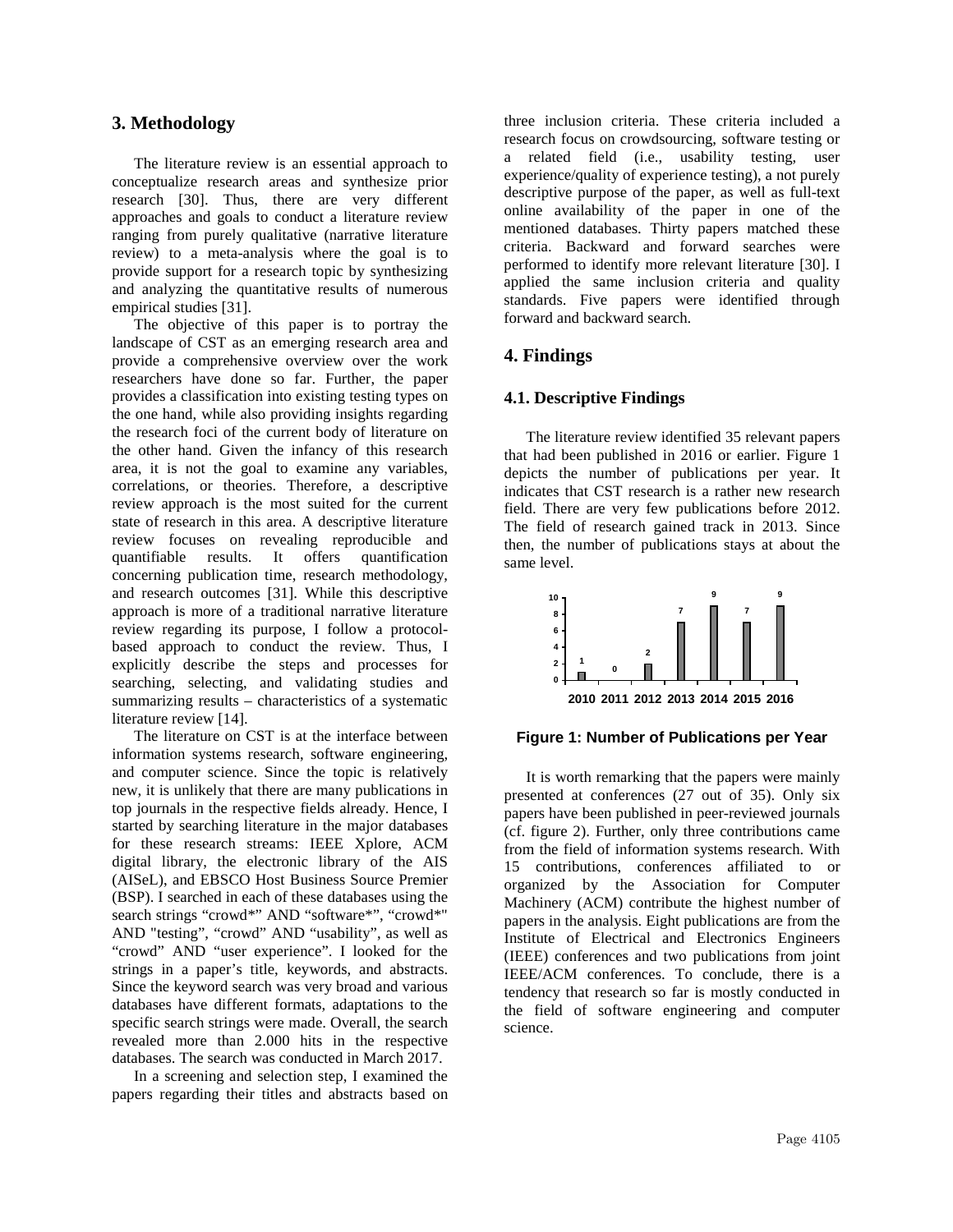

**Figure 2: Number of Publications per Outlet**

Given the fact that CST research is carried out mostly in computer science and software engineering, it is no surprise that different forms of experiments or the development of prototypes for a particular application purpose dominate the research methodologies used in literature. Experiments account for more than 50% (18 out of 35) of the applied research methods in the papers. Many experiments were conducted in the field using micro task platforms such as Amazon Mechanical Turk  $(e.g., [32])$  $(e.g., [32])$  $(e.g., [32])$  or other platforms  $(e.g., [33], [34])$  $(e.g., [33], [34])$  $(e.g., [33], [34])$  $(e.g., [33], [34])$  $(e.g., [33], [34])$  to confirm hypotheses. However, laboratory experiments are also amongst the research methods chosen (e.g., [\[35\]](#page-8-21), [\[36\]](#page-8-22)). Next to experiments, the development and evaluation of prototypes for different CST scenarios and purposes was applied in five papers (e.g., [\[37\]](#page-8-23), [\[38\]](#page-8-24)). Only five papers (e.g., [\[11\]](#page-7-10), [\[39\]](#page-8-25) conducted case studies related to CST in a real-world context. Last, certain aspects of CST were also examined with other research methods such as action research [\[40\]](#page-8-26), focus group interviews [\[41\]](#page-8-27), and quantitative survey research [\[42\]](#page-8-28). Figure 3 provides an overview over the research methods used in the identified papers.



**Figure 3: Research Methodology of Publications**

### **4.2. Application of Crowdsourced Software Testing**

The major research goal of this paper was to provide a comprehensive overview and classification of CST research in existing types of testing. Hence, the paper uses the definition of testing derived in section two including the classification of testing types. Then the identified literature according to the type of testing that was conducted or investigated in the study were grouped. However, there were papers investigating CST from a rather conceptual perspective, thus, they were not classified. Besides, a paper can be in more than one category if it investigates multiple test types. Figure 4 depicts the percentages of papers classified per testing type.



**Figure 4: Classification per Testing Type**

While there tends to be the perception (especially in the industry) that CST is solely used for usability and acceptance testing (end-user testing), research shows that this statement is not true, at least for research publications. Validation and usability testing account only for about 45% of the testing types applied in the identified papers. Hence, there is a lot of research conducted in other areas of testing, for instance functional testing (20%).

It is also noteworthy that crowdsourced software testing can be applied for the testing of nonfunctional software aspects such as vulnerability, privacy, or performance. Last, quality of experience testing is also an established field of research that discovered crowdsourcing mechanisms as an interesting approach to conduct studies compared to the traditional laboratory setting. Table 1 depicts the references identified per type of testing.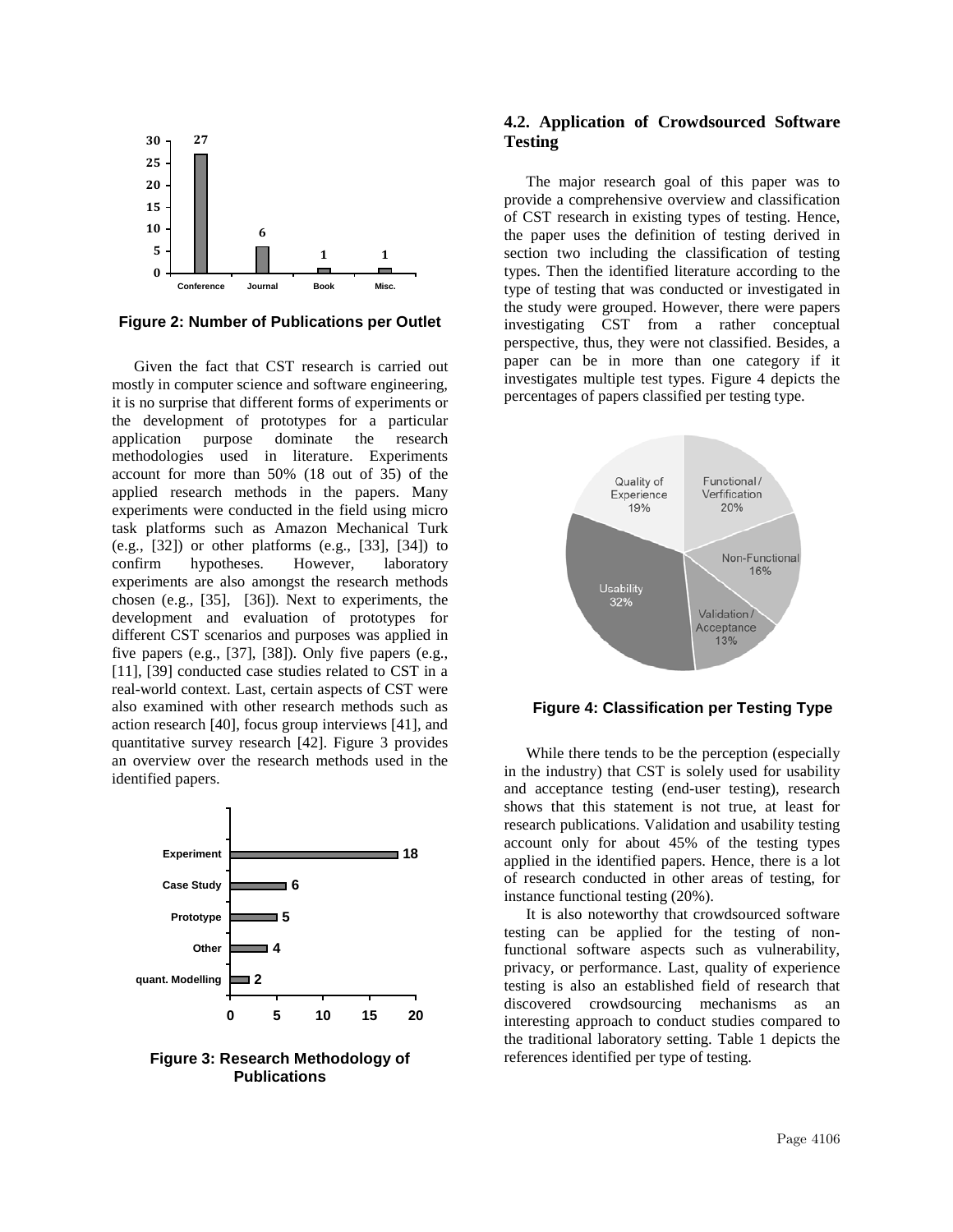| Type of<br>Testing                        | Articles                                                                        |
|-------------------------------------------|---------------------------------------------------------------------------------|
| Functional and<br>Verification<br>Testing | $[3]$ , [43], [44], [45], [46], [47],<br>[48]                                   |
| $Non-$<br>Functional<br>Testing           | [32], [43], [44], (performance);<br>$[49]$ (vulnerability);<br>$[50]$ (privacy) |
| Validation and<br>Acceptance<br>Testing   | $[11]$ , [34], [35], [36],                                                      |
| Usability<br>Testing/User<br>Experience   | [35],[41],[51],[52],[53],[54],<br>$[55]$ , [56], [57]                           |
| Quality of<br>Experience                  | $[26]$ , [58], [59], [60], [61], [62]                                           |

## **Table 1: Crowdsourced Software Testing Research Classification**

Research in *functional and verification testing* demonstrated that even complex testing tasks such as the verification of cross-browser issues [\[46\]](#page-9-3) or the reproduction of context-sensitive app crashes [\[45\]](#page-9-2) are possible to be tested with the crowd. In this vein, also *non-functional testing* such as performance testing [\[32\]](#page-8-18) is possible. Other research deals with the base condition of the test itself. It was found that time constraints actually improve test performance [\[47\]](#page-9-4) and that explorative testing is more effective in terms of bug detection than traditional test case-based testing [\[63\]](#page-9-20). However, one issue identified relates to the number of test reports test managers receive when conducting CST [\[10\]](#page-7-9). Hence, researchers developed approaches to effectively prioritize [\[44\]](#page-9-1) and classify [\[48\]](#page-9-5) test reports and support automation techniques [\[50\]](#page-9-7) to make CST more scalable. Although, this is particularly interesting for functional testing, it is transferable to all of the following types of crowdsourced testing.

As for *validation and acceptance testing,* two indepth case studies that compare CST to traditional inhouse testing provide deep insights. The cases unveil that CST delivers comparable quality while being more flexible and CST provides other valuable insights such as a very good documentation and additional suggestions to improve the software [\[11\]](#page-7-10). Other scholars looked at the task design and the expertise of the crowd testing the software. First results indicate that it is not always necessary to have "experts" testing the software, especially regarding validation and usability testing [\[34\]](#page-8-20).

*Usability testing* is somewhat the natural habitat for CST. Research in this area has shown that usability testing with a crowd is feasible, produces

reliable and high quality results [\[11,](#page-7-10) [56\]](#page-9-13), is cost efficient [\[53,](#page-9-10) [56\]](#page-9-13), and can help reduce critical usability testing obstacles such as resource constraints, limited understanding of the usability concept, and resistance to the adoption of usability practices [\[51\]](#page-9-8). In addition to that, scholars have developed several workflows and corresponding tools to use crowdsourced usability testing [\[35,](#page-8-21) [54,](#page-9-11) [55\]](#page-9-12), including machine learning approaches to group similar responses and filter meaningless submissions to reduce workload for test managers [\[64\]](#page-9-21).

For *quality of experience testing* the concept of crowdsourcing is a relatively new phenomenon. Thus, scholars predominantly focused on feasibility and best practices for crowdsourced quality of experience testing [\[26\]](#page-8-12) to provide recommendations to conduct such tests [\[59\]](#page-9-16). Overall, the studies suggest that crowdsourcing is a reliable alternative to traditional QoE approaches. There are also first attempts to provide in-depth knowledge regarding conditions, such as test conditions [\[61\]](#page-9-18) and the provision of an evaluation framework [\[62\]](#page-9-19).

## **5. Discussion and Future Research**

The research of crowdsourced software testing is at an early stage. This is not just reflected by the publication dates and the fact that most papers have been published at conferences. In fact, research is dominated by experimentation and the application for different scenarios und purposes, rather than attempting to conceptualize the topic. This experimentation, however, presents positive results for all described testing types. The main take away is that at least on an experimental and rather specific level, CST seems to be a promising solution – in terms of feasibility or quality and cost effectiveness. Thus, the results clearly substantiate the fact that "crowdsourced software testing is not beta testing". However, the lack of application in "real-world" scenarios becomes apparent; only six papers examined CST in a real-world setting. Accordingly, to gain more relevance and explore the topic further, qualitative case studies and a conceptualization in a real-world organizational context are necessary. First studies attempted to conduct case studies within a real-world context and under real-world conditions including corresponding restrictions and constraints [\[11,](#page-7-10) [53,](#page-9-10) [58\]](#page-9-15).

Overall, the focus of the reviewed papers is of rather technical nature. Accordingly, I attempted to identify existing research foci. Thus, I detected four overarching topics within the papers' research (cf. Table 2).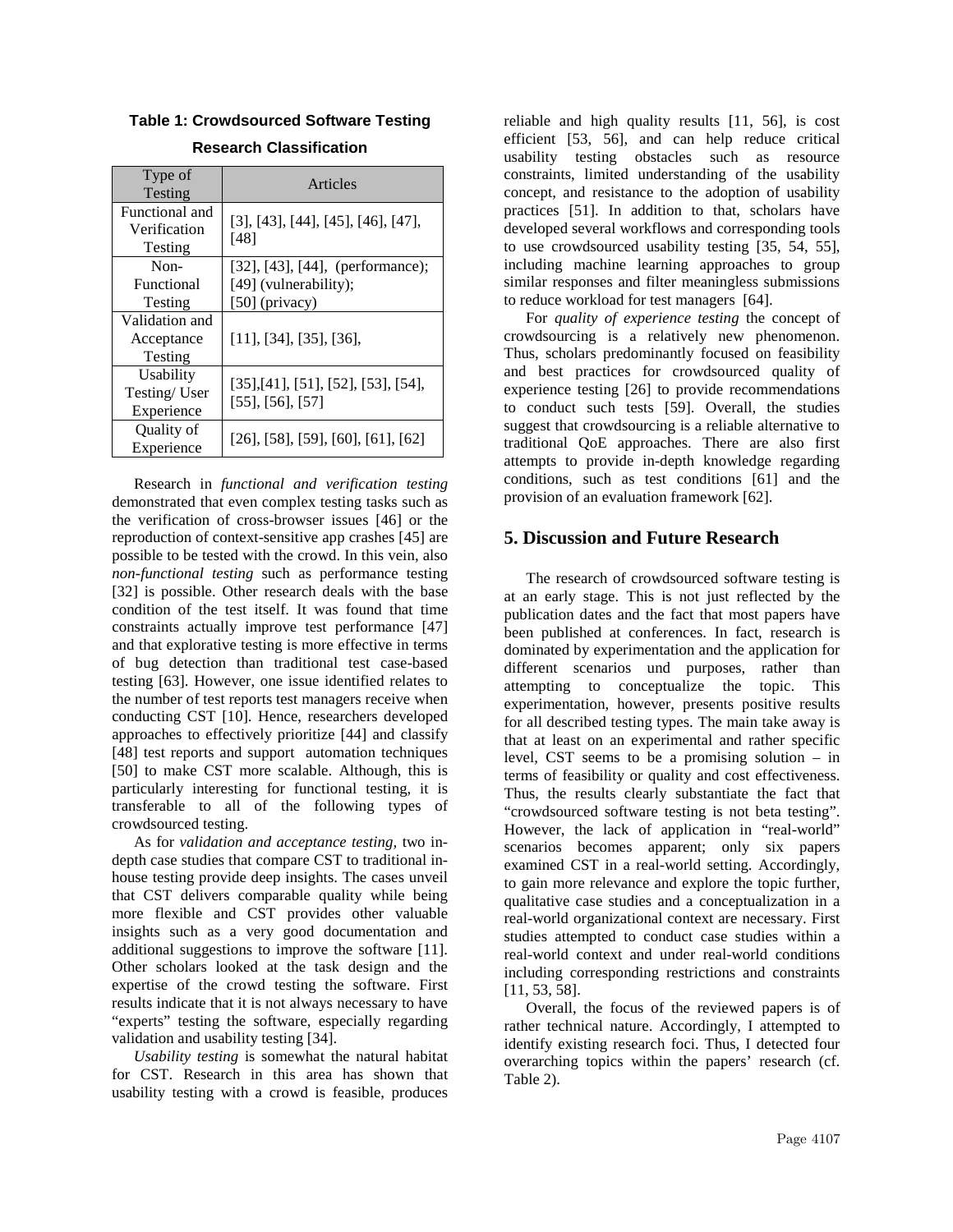|  |  |  | <b>Table 2: Summary of Research Foci</b> |  |
|--|--|--|------------------------------------------|--|
|--|--|--|------------------------------------------|--|

| Research<br>Focus      | Description                                                                                                                                                             |  |
|------------------------|-------------------------------------------------------------------------------------------------------------------------------------------------------------------------|--|
| Application            | + Application in different scenarios<br>provides in-depth knowledge                                                                                                     |  |
|                        | - Limited generalization and<br>conceptualization of the topic                                                                                                          |  |
| Performance<br>Factors | + identification of important<br>performance factors (e.g., crowd<br>composition [34], process guidance<br>[36])<br>- No comprehensive overview or<br>conceptualization |  |
| Prototypes             | + Optimization/improvement of<br>process steps and workflows<br>- Underlying design principles are<br>not unveiled                                                      |  |
| Evaluation             | + increase comparability to other<br>test approaches<br>- lack of robustness of results (only<br>few studies)                                                           |  |

Primarily, the majority of the papers *(1) applied*  CST in different scenarios. Those papers are valuable contributions. By providing in-depth descriptions and an analysis of the results, they contribute to knowledge, for instance by providing best practices [\[59\]](#page-9-16) and demonstrate that CST, in fact, is applicable and feasible. However, the studies have oftentimes been conducted in specific contexts and only provide limited generalization and conceptualization of the topic. Thus, avenues for future research are to provide conceptualization and real-world context, especially for organizations that intend to use CST.

So far, little is known regarding the *(2) factors influencing the performance* of crowdsourced software testing. Scholars made great strides and this literature review identified various papers investigating potentially important factors in the process, such as crowd composition [\[34\]](#page-8-20), guidance throughout the process [\[36\]](#page-8-22), as well as time constraints [\[47\]](#page-9-4). However, there is no comprehensive overview or conceptualization regarding factors influencing the performance of CST.

Most papers are published in IEEE or ACM affiliated conferences, hence it is not of surprise that many of the papers *(3) develop prototypes* (e.g., [\[49\]](#page-9-6), [\[37\]](#page-8-23)) or attempt to optimize parts of the crowdsourcing process with algorithms (e.g., test report prioritization [\[48\]](#page-9-5)) to increase the feasibility and cost efficiency of CST. However, these solutions are practical examples and the underlying design principles remain unknown. Scholars should attempt to identify the underlying process steps and design

principles to provide a conceptualization of the process as well as design guidelines.

While there are first attempts to *(4) evaluate CST* and compare it to traditional testing approaches such as in-house testing with test experts [\[11\]](#page-7-10) that identified favorable scenarios for the application of CST, there is a clear need to extend the evaluation. Much more work is needed to achieve a certain robustness of results and thus be able to compare crowdsourced software testing with testing by test experts, traditional lab usability testing, outsourced testing, or even test automation.

## **6. Contribution**

This paper investigates the use of crowdsourced software testing by conducting a literature review and thereby delivering two main contributions.

First, the main objective of a descriptive literature review is the description of the existing state-of-the art. Hence, the paper provides a comprehensive overview of the fields of application in CST so far, clustered by the type of testing applied in the respective paper. While there is often the perception that CST is only applicable in end-user testing scenarios, the literature review revealed that this is not entirely true. There are many examples of other papers demonstrating that CST is, in fact, applicable even for complex testing tasks such as the functional testing of cross-browser issues [\[33\]](#page-8-19) or even delicate testing such as vulnerability testing [\[49\]](#page-9-6). This indepth knowledge and synthesis contributes to the growing body of literature of crowdsourcing for software engineering. This paper might serve as an example to conduct literature reviews in other areas of software engineering in a similar fashion to create knowledge from a bottom-up research approach across related disciplines as a first step to develop a theory or systematization of crowdsourcing in this particular area.

Second, by developing the classification and clustering the research papers in the according testing types, the paper synthesizes the research of crowdsourcing in software testing and traditional software testing research and practices. This will help scholars of both research fields to gain better understanding of the phenomenon of crowdsourcing on the one hand, and conduct research with CST to better position their research in the domain of software testing on the other hand.

On top of that, the literature review identified manifold papers that have effectively shown that very complex tasks, such as non-functional testing or quality of experience testing can effectively be crowdsourced. While the area of crowdsourcing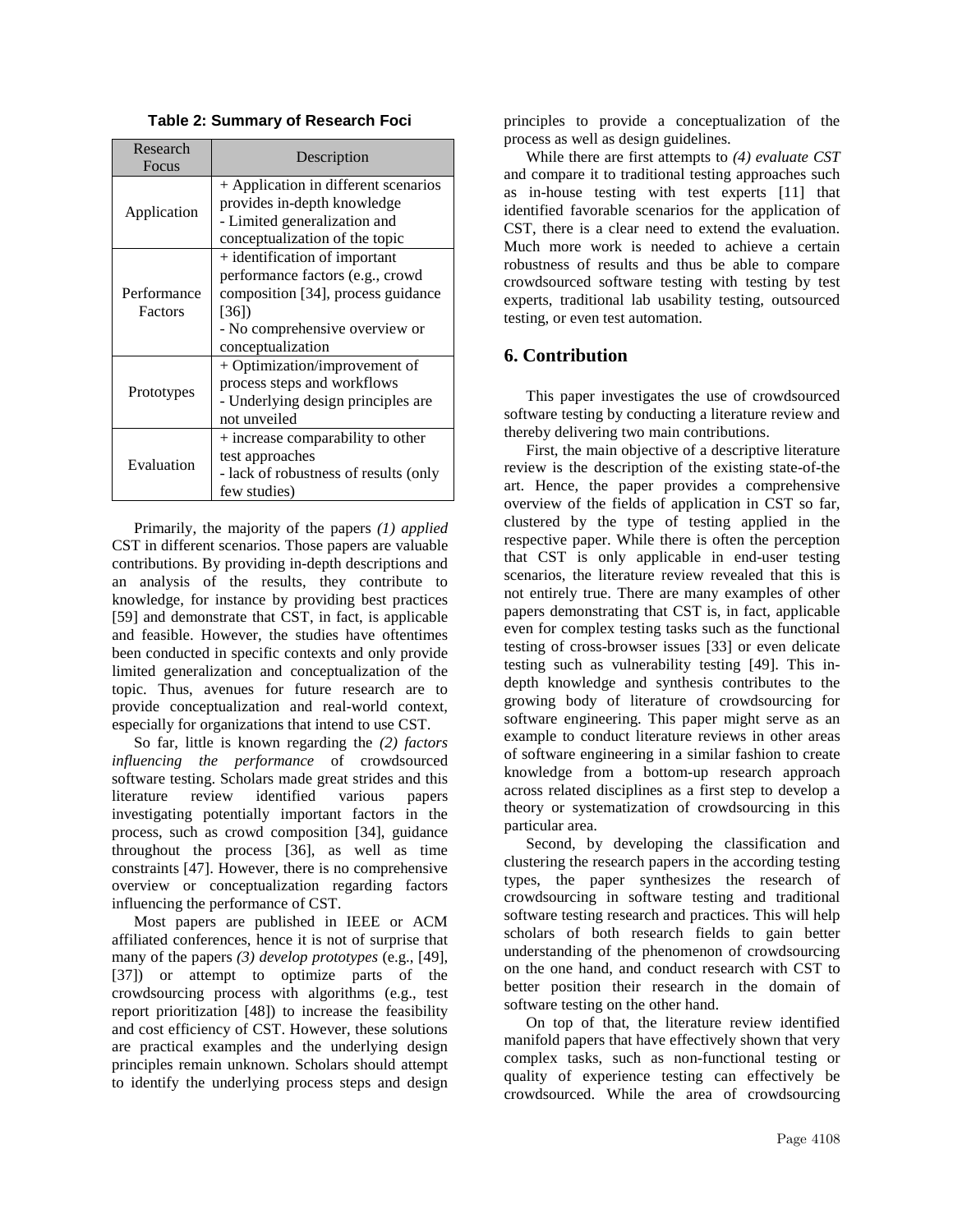simple tasks is well explored, there is still a lot of research necessary to understand crowdsourcing of complex tasks.

For practitioners, this literature review illustrates the areas in which crowdsourced software testing has successfully been applied and gives an indication to when CST might be a feasible sourcing mechanism compared to other testing techniques such as traditional manual testing or test automation.

## **7. Limitations**

As with every literature review, this review faces some limitations. These are the restricted scope of the literature review, the selection of the included papers, and the extraction of the contained information. Naturally, there is always a trade-of between completeness and practicality in a literature review [\[13\]](#page-7-12).

Certainly, the choice of databases is one limitation. However, since the topic is at the interface between software engineering and information systems, the review did cover the most relevant databases. Second, the selection of the included literature is influenced by interpretation. That means the selection has not been standardized. However, I based the selection on objective criteria. Last, since the review process included the selection of the found papers only based on their title, keywords, and abstracts, the information were limited. Similar to the selection of databases, objectivity of the findings might be challenged by the extraction of the included information. To achieve robust results, the established categories for the data extraction and the results were discussed with other researchers from the respective fields.

## **8. Conclusion**

In this paper, I examined the state-of-the-art in crowdsourced software testing research and presented a comprehensive overview of research in that area. While research in crowdsourced software testing made great strides in recent years, it is mostly unstructured and not linked to traditional software testing practice and terminology. On top of that, results are not integrated and often without a realworld context that could effectively determine the applicability in an organizational context. By conducting a literature review, this paper delivered two major contributions. First, the paper provides a comprehensive overview and synthetization of findings in CST-research and presents a classification into software testing types. Second, the paper

synthesizes the research of scholars from crowdsourcing research in software testing and traditional software testing practices and thereby helps scholars to better explain and position their research.

## **9. References**

- <span id="page-7-0"></span>[1] D. Huizinga and A. Kolawa, *Automated defect prevention: best practices in software management*: John Wiley & Sons, 2007.
- <span id="page-7-1"></span>[2] D. M. Rafi, K. R. K. Moses, K. Petersen, and M. V. Mäntylä, "Benefits and limitations of automated software testing: Systematic literature review and practitioner survey," in *Proceedings of the 7th International Workshop on Automation of Software Test*, 2012, pp. 36-42.
- <span id="page-7-2"></span>[3] E. Dolstra, R. Vliegendhart, and J. Pouwelse, "Crowdsourcing GUI Tests," presented at the International Conference on Software Testing, Verification and Validation (ICST 2013), 2013.
- <span id="page-7-3"></span>[4] J. Prpic and P. Shukla, "Crowd science: Measurements, models, and methods," in *Hawaii International Conference on System Sciences (HICSS 2016)*, 2016, pp. 4365-4374.
- <span id="page-7-4"></span>[5] A. Afuah and C. L. Tucci, "Crowdsourcing as a solution to distant search," *Academy of Management Review,* vol. 37, pp. 355-375, 2012.
- <span id="page-7-5"></span>[6] L. B. Jeppesen and K. R. Lakhani, "Marginality and Problem-Solving Effectiveness in Broadcast Search," *Organization Science,* vol. 21, pp. 1016- 1033, 2010.
- <span id="page-7-6"></span>[7] I. Blohm, J. M. Leimeister, and H. Krcmar, "Crowdsourcing: How to Benefit from (Too) Many Great Ideas," *MIS Quarterly Executive,*  vol. 4, pp. 199-211, 2013.
- <span id="page-7-7"></span>[8] D. Durward, I. Blohm, and J. M. Leimeister, "Crowd Work," *Business & Information Systems Engineering,* vol. 58, pp. 281–286, 2016.
- <span id="page-7-8"></span>[9] T. D. LaToza and A. van der Hoek, "Crowdsourcing in Software Engineering: Models, Motivations, and Challenges," *IEEE Software,* vol. 33, pp. 74-80, 2016.
- <span id="page-7-9"></span>[10] N. Leicht, I. Blohm, and J. M. Leimeister, "Leveraging the Power of the Crowd for Software Testing," *IEEE Software,* vol. 34, pp. 62 - 69, 2017.
- <span id="page-7-10"></span>[11] N. Leicht, N. Knop, I. Blohm, C. Müller-Bloch, and J. M. Leimeister, "When is Crowdsourcing advantageous? The Case of Crowdsourced Software Testing," presented at the European Conference on Information Systems (ECIS 2016), Istanbul, Turkey, 2016.
- <span id="page-7-11"></span>[12] E. Raymond, "The cathedral and the bazaar," *Knowledge, Technology & Policy,* vol. 12, pp. 23-49, 1999.
- <span id="page-7-12"></span>[13] J. vom Brocke, A. Simons, K. Riemer, B. Niehaves, R. Plattfaut, and A. Cleven, "Standing on the shoulders of giants: challenges and recommendations of literature search in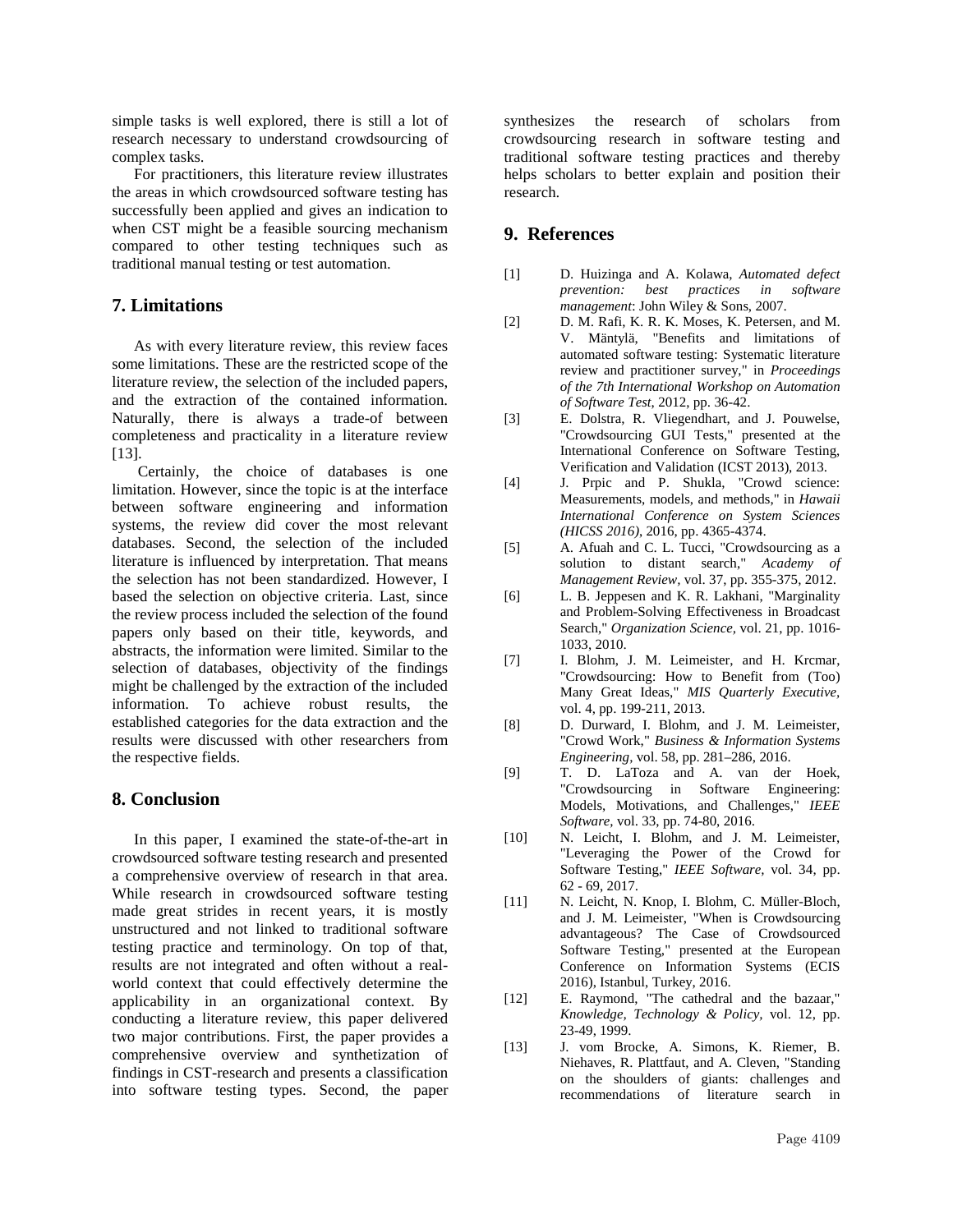information systems research," *Communications of the Association for Information Systems,* vol. 37, pp. 205-224, 2015.

- <span id="page-8-0"></span>[14] S. K. Boell and D. Cecez-Kecmanovic, "On being 'systematic'in literature reviews in IS," *Journal of Information Technology,* vol. 30, pp. 161-173, 2015.
- <span id="page-8-1"></span>[15] F. Rowe, "What literature review is not: diversity, boundaries and recommendations," *European Journal of Information Systems,* vol. 23, pp. 241-255, 2014.
- <span id="page-8-2"></span>[16] J. A. Whittaker, "What is software testing? And why is it so hard?," *IEEE Software,* vol. 17, pp. 70-79, 2000.
- <span id="page-8-3"></span>[17] G. J. Myers, C. Sandler, and T. Badgett, *The art of software testing*: John Wiley & Sons, 2011.
- <span id="page-8-4"></span>[18] R. F. Roggio, J. S. Gordon, and J. R. Comer, "Taxonomy of Common Software Testing Terminology: Framework for Key Software Engineering Testing Concepts," *Journal of Information Systems Applied Research,* vol. 7, pp. 4-12, 2014.<br>A. Bertolino,
- <span id="page-8-5"></span>[19] A. Bertolino, "Software testing research: Achievements, challenges, dreams," in *Future of Software Engineering (2007)*, 2007, pp. 85-103.
- <span id="page-8-6"></span>[20] K. Naik and P. Tripathy, *Software testing and quality assurance: theory and practice*: John Wiley & Sons, 2011.
- <span id="page-8-7"></span>[21] R. S. Pressman, *Software engineering: a practitioner's approach*: Palgrave Macmillan, 2005.
- <span id="page-8-8"></span>[22] R. D. Stutzke, *Estimating software-intensive systems: projects, products, and processes*: Pearson Education, 2005.
- <span id="page-8-9"></span>[23] ISO 9241-11, *Ergonomics Requirements for Office with Visual Display Terminals (VDTs)*. Geneva: International Organization for Standardization, 1998.
- <span id="page-8-10"></span>[24] J. S. Dumas and J. Redish, *A practical guide to usability testing*: Intellect Books, 1999.
- <span id="page-8-11"></span>[25] K. Brunnström, S. A. Beker, K. De Moor, A. Dooms, S. Egger, M.-N. Garcia, T. Hossfeld, S. Jumisko-Pyykkö, C. Keimel, and M.-C. Larabi, "Qualinet white paper on definitions of quality of experience," ed, 2013.
- <span id="page-8-12"></span>[26] T. Hoßfeld, C. Keimel, M. Hirth, B. Gardlo, J. Habigt, K. Diepold, and P. Tran-Gia, "Best practices for QoE crowdtesting: QoE assessment with crowdsourcing," *IEEE Transactions on Multimedia,* vol. 16, pp. 541-558, 2014.
- <span id="page-8-13"></span>[27] K.-J. Stol and B. Fitzgerald, "Two's company, three's a crowd: a case study of crowdsourcing software development," presented at the<br>International Conference on Software International Conference on Software Engineering (ICSE 2014), 2014.
- <span id="page-8-14"></span>[28] J. Prpić, A. Taeihagh, and J. Melton, "The fundamentals of policy crowdsourcing," *Policy & Internet,* vol. 7, pp. 340-361, 2015.
- <span id="page-8-15"></span>[29] *Standard Glossary of Terms Used in Software Testing* vol. v.3.1: International Software Testing Qualifications Board (IQSTB).
- <span id="page-8-16"></span>[30] J. Webster and R. T. Watson, "Analyzing the past to prepare for the future: Writing a literature review," *MIS Quarterly,* vol. 26, p. 3, 2002.
- <span id="page-8-17"></span>[31] W. R. King and J. He, "Understanding the role and methods of meta-analysis in IS research," *Communications of the Association for Information Systems,* vol. 16, p. 32, 2005.
- <span id="page-8-18"></span>[32] B. Taylor, A. K. Dey, D. Siewiorek, and A. Smailagic, "Using Crowd Sourcing to Measure the Effects of System Response Delays on User Engagement," in *Proceedings of the 2016 CHI Conference on Human Factors in Computing Systems*, 2016, pp. 4413-4422.
- <span id="page-8-19"></span>[33] A. J. Ko and P. K. Chilana, "How power users help and hinder open bug reporting," in *Proceedings of the SIGCHI Conference on Human Factors in Computing Systems*, 2010, pp. 1665-1674.
- <span id="page-8-20"></span>[34] N. Leicht, M. Rhyn, and G. Hansbauer, "Can Laymen Outperform Experts? The Effects of User Expertise and Task Design in Crowdsourced Software Testing," presented at the European Conference on Information Systems (ECIS 2016), Istanbul, Turkey, 2016.
- <span id="page-8-21"></span>[35] M. Gordon, "Web accessibility evaluation with the crowd: using glance to rapidly code user testing video," in *Proceedings of the 16th International ACM SIGACCESS Conference on Computers & Accessibility*, 2014, pp. 339-340.
- <span id="page-8-22"></span>[36] Y.-H. Tung and S.-S. Tseng, "A novel approach to collaborative testing in a crowdsourcing environment," *Journal of Systems and Software,*  vol. 86, pp. 2143-2153, 2013.
- <span id="page-8-23"></span>[37] M. Yan, H. Sun, and X. Liu, "iTest: testing software with mobile crowdsourcing," in *Proceedings of the 1st International Workshop on Crowd-based Software Development Methods and Technologies*, 2014, pp. 19-24.
- <span id="page-8-24"></span>[38] X. Zhang, Z. Chen, C. Fang, and Z. Liu, "Guiding the crowds for Android testing," in *Proceedings of the 38th International Conference on Software Engineering Companion*, 2016, pp. 752-753.
- <span id="page-8-25"></span>[39] S. Zogaj, U. Bretschneider, and J. M. Leimeister, "Managing crowdsourced software testing: a case study based insight on the challenges of a crowdsourcing intermediary," *Journal of Business Economics,* vol. 84, pp. 375-405, 2014.
- <span id="page-8-26"></span>[40] N. Leicht, I. Blohm, and J. M. Leimeister, "How to Systematically Conduct Crowdsourced Software Testing? Insights from an Action Research Project," presented at the International Conference on Information Systems (ICIS 2016), Dublin, Ireland, 2016.
- <span id="page-8-27"></span>[41] N. Sherief, N. Jiang, M. Hosseini, K. Phalp, and R. Ali, "Crowdsourcing software evaluation," presented at the International Conference on Evaluation and Assessment in Software Engineering, 2014.
- <span id="page-8-28"></span>[42] F. Guaiani and H. Muccini, "Crowd and Laboratory Testing, Can They Co-exist? An